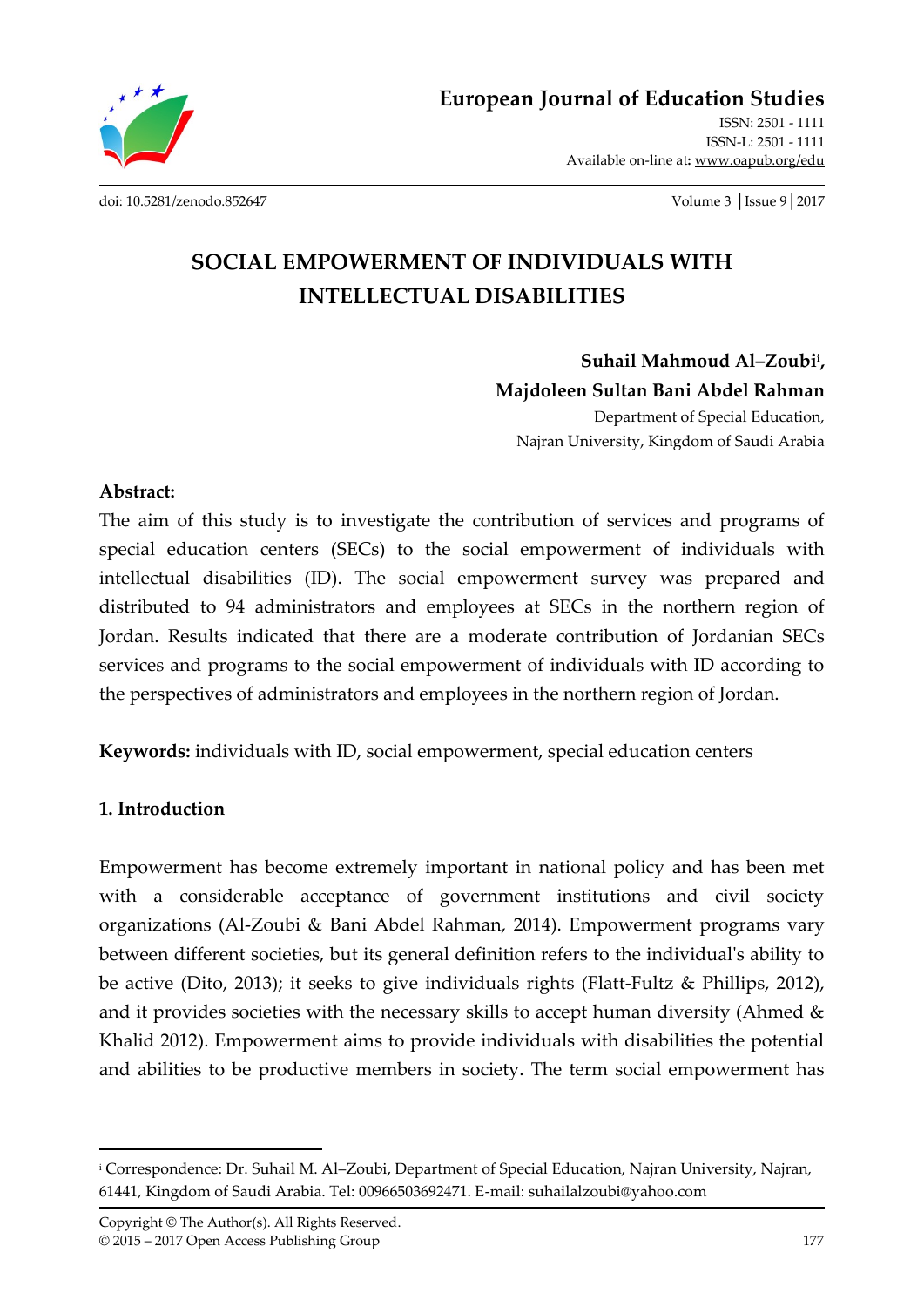emerged to provide opportunities for social coexistence between individuals with and without disabilities.

The treatment of individuals with disabilities has often been associated with abuse, rejection, and injustice. Therefore, religions sought to ensure the rights of individuals with disabilities by instilling social justice and equality values within society (Al-Hattab, 2015). Humanitarian trends have begun to take an institutionalize approach (Jenkins & Davies, 2006), and other approaches seek to normalize their lives through deinstitutionalization (Malin & Race, 2010; Lerner & Johns, 2012). Civil society organizations have presented initiatives to promote the rights of individuals with disabilities (Kirakosyan, 2016) and to improve their social skills (Brown, Cobigo & Taylor, 2015). Decision-makers have responded to these initiatives by issuing legislations that help individuals with disabilities attain their rights (Mitchell & Philibert, 2002). As a result, contemporary terms of sustainable human development have emerged, including productivity, equity, sustainability, and empowerment (Nanny, 2011). In the present era, the advancement of societies has been measured by services offered to individuals with disabilities (Winter, 2003).

The implementations of social justice, equal opportunities, acceptance of diversity, and anti-discrimination have become more prevalent in the field of special education (Liasidou, 2014). The American Association of Intellectual and Developmental Disabilities has led the self-advocacy and defence movement that rights seeks for individuals with disabilities (Ford, Acosta & Sutcliffe, 2013). However, social inclusion aims to improve quality of life (Davis 2010; Clarke, Camilleri & Goding, 2015), and quality of life is compatible with empowerment and normalization (Wood, 2000).

Empowerment aims to expand the potential of individuals with ID to actively participate in the various institutions of society (Narayan, 2002). Empowerment contributes to the self-esteem and self-confidence of individuals with ID (Van Houten & Jacobs, 2005). Empowerment seeks personal development, and improves social, economic, and political conditions (Drower, 2005). Empowerment is vital for individuals with ID to take a role in society by having access to their rights as well as opportunities to discover themselves (Ofuani, 2011).

Empowerment theory has had a positive impact on the health and well-being of individuals with disabilities; in addition, it affects the modification of human ideologies towards individuals with disabilities (Wood, 2000). Constructivism theory also advocates for the social inclusion of individuals with disabilities (Anastasiou & Kauffman, 2011).

Empowerment came as a reaction to the social exclusion for individuals with disabilities (Hills, Grand & Piachaud, 2002). In the field of special education human societies have excluded individuals with ID, and insufficient opportunities and poor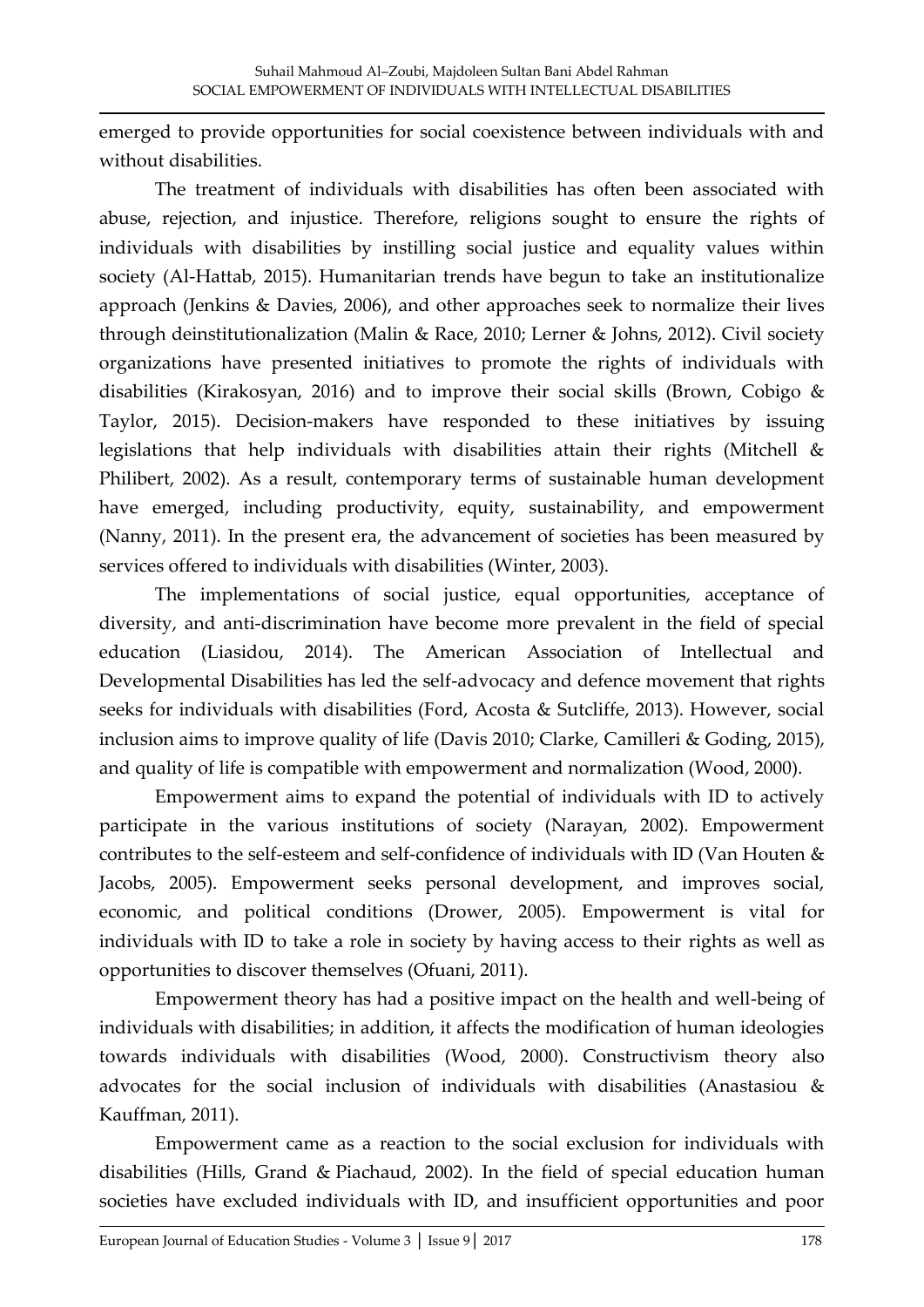social interaction are evidences that these societies are still implementing social exclusion. Thus, the lack of services and social empowerment of individuals with ID are negative social policies practiced against these individuals (Koller, 2008). The social exclusion policy is contrary to the principles of social justice. So, empowerment efforts must seek to include of individuals with ID in all aspects, including educational, psychological, economic, political, and social (Al-Kharouf & Al-Hadidi, 2011; Adams, 2008).

Based on the Jordanian Constitution and the Universal Declaration of Human Rights, the care of individuals with disabilities has developed significantly. Jordan has been at the forefront of the Arab world in highlighting disability as a social issue that requires the provision of the best educational, health and institutional care for individuals with disabilities.

The Higher Council for Affairs of Persons with Disabilities (HCAPD) is the highest authority in Jordan that is responsible for determining policies for individuals with disabilities. The HCAPD seeks to implement the national strategy for individuals with disabilities, establish a set of Jordanian standards to evaluate the quality of programs and services that are provided to individuals with disabilities, and commit to the implementation of national and international legislations related to individuals with disabilities (HCAPD, 2017). In this regard, Disabled Care Act and the Rights of Persons with Disabilities Act were issued in Jordan (HCAPD, 2017). These acts emphasized the rights of individuals with disabilities in education, training, rehabilitation, and employment (Alghrair, 2010).

Special education services in Jordan are typically provided by institutions rather than communities (Alghrair, 2010). These services are provided through special education institutions and schools. The Jordanian Ministry of Social Development (JMSD) is the supervisor of the special education and rehabilitation centers**.** These centers offer programs and services for many special education categories in order to provide individuals with ID with education and vocational training, which enables them to adapt and social empowerment. There are 24 special education centers that are distributed to all Jordanian governorates, and they provide a range of educational, health, and vocational rehabilitation programs and services to 1317 individuals with disabilities (JMSD, 2017).

The JMSD emphasizes the use of special education centers, which operate during the daytime to provide education and training programs for individuals with ID (Alghrair, 2010). In these centers, a number of educational programs are offered to individuals with ID aged 6-12 years; these programs are related to teaching basic skills in reading, writing, mathematics, and independence and social skills (JMSD, 2017). Prevocational, academic, and independence skills are offered to individuals with ID at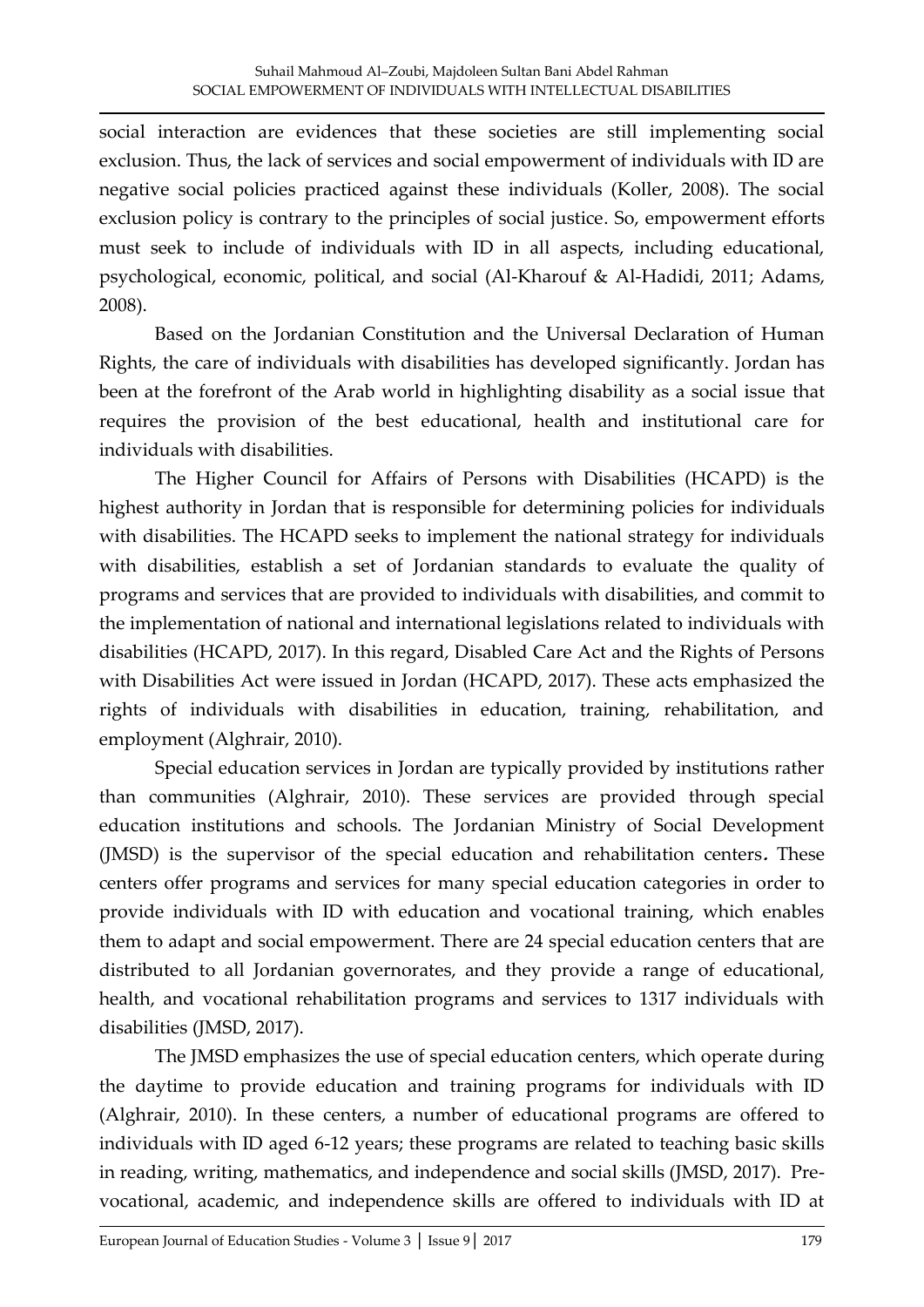aged 13-17 years (JMSD, 2017). Individuals in aged 17-25 years are offered vocational rehabilitation programs by training them in careers that are appropriate to their abilities (JMSD, 2017). These centers offer sports activities for individuals with ID that allow them to participate in national and international sports competitions through the Jordan Paralympic Committee or the Jordanian Association of Disabled Sports (HCAPD, 2017). The SECs also provide annual summer camps that highlight the achievements of these individuals.

Previous studies have discussed the empowerment programs for individuals with ID. Some studies have confirmed the contribution of the social empowerment on life quality, social well-being, and social welfare for individuals with ID (Al-Zoubi, 2008; Mahmoud, 2008; Saleh, 2011). Abu-Nasr (2004) considered that it is currently required to construct positive social attitudes towards individuals with ID by removing all forms of discrimination, whereas, Pham and Murray (2016) suggested that the positive relationships contribute to improve the behavioral and emotional skills of individuals with disabilities. [Also, Siperstein](http://www.tandfonline.com/author/Siperstein%2C+Gary+N) and [Parker](http://www.tandfonline.com/author/Parker%2C+Robin+C) (2008) noted that there are positive signs to facilitate the social inclusion of individuals with disabilities.

Other studies have confirmed that the support and assistance of families of individuals with disabilities by service providers contributes to the social empowerment of individuals with ID (Halawah, 2012; Damrah, 2011; BaOmer, 2011). In this regard, Koegel, Brookman and Koegel (2003) recommended collaboration between special education staff and families of individuals with disabilities. Also, Nijnatten and Heestermans (2012) stress the benefits of communicative empowerment to improve personal communication skills of individuals with ID.

Other studies have addressed the programs and services of institutions and special education centers their contributions to social empowerment. Al-Khateeb, Al-Zoubi & Bani Abdel Rahman (2013, 2012), and Al-Otaibi, Al-Zoubi & Bani Abdel Rahman (2015) stressed the weak contribution of rehabilitation centers programs to social empowerment of individuals with ID. Sultani (2014) and Ebersold (2007) emphasized the role of organizations and institutions in social empowerment of individuals with disabilities. Yamani (2012) confirmed the effective contribution to adult education institutions in empowering of individuals with ID, and Baranauskieno, Gerulaitis and Radzeviþieno (2011) stressed the vital role of non-governmental organizations in social empowerment. Boutin (2006) indicated the effectiveness of vocational rehabilitation programs that are supported by the community.

Some studies have justified the weakness of social empowerment of individuals with ID using a variety of reasons. Qasas (2004) confirmed that the weakness of vocational rehabilitation programs has led to a lack of job opportunities for individuals with ID. Powell, Mercer and Harte (2002) believed that quality of life is affected by the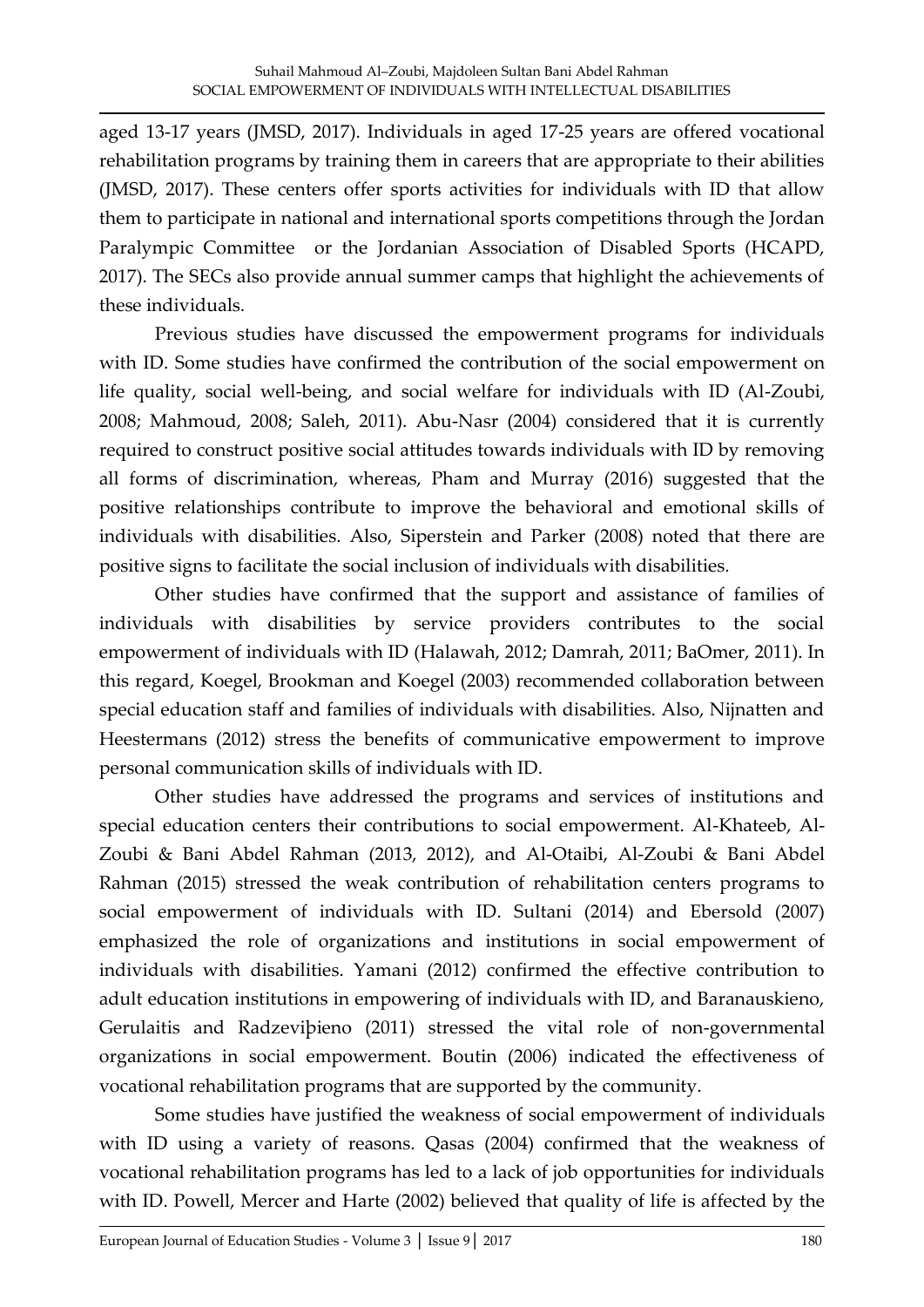type of training services that are offered to individuals with disabilities. Al-Khalidi (2011) recommended that special education institutions and centers should include social services, sports, and vocational rehabilitation. Cannella-Malone et al (2015) showed that leisure activities have positive effects on social interaction, communication skills, and quality of life for individuals with disabilities. Nabi (2009) showed that the practice of arts, sports and social activities helps to improve the life quality of individuals with ID. Hamdan (2007) pointed out that improving the environment of special education centers promotes opportunities for social empowerment of individuals with disabilities. Meanwhile, Saleh (2011) suggested standards and indicators to facilitate social empowerment of individuals with ID related to social justice, health care, social rehabilitation, and job opportunities.

From this literature review, it is clear that there are programs that can help with the social empowerment of individuals with ID. Vocational rehabilitations as well as, sports, arts, and educational activities may also help to promote social empowerment of individuals with ID. This study aims to identify the role of special education centers in improving social empowerment of individuals with ID. Thus, according to the philosophy of these centers, it is assumed that the programs contribute to the empowerment of individuals with ID by helping them to advance in educational, professional, economic, and social fields; this advancement then facilitates their empowerment and inclusion in society and provides them with job opportunities. This study seeks to answer the following questions:

- 1. What is the contribution of SECs services and programs to the social empowerment of individuals with ID?
- 2. Do the contributions of SEC services and programs to the social empowerment of individuals with ID differ according to participants' gender and position?

## **2. Methods**

## **2.1 Participants**

The study population consisted of 408 administrators and employees working in 24 SECs affiliated with the JMSD. These centers provide care services for individuals with mild and moderate intellectual disabilities. Moreover, these centers are distributed within three administrative regions in Jordan: North (8), Central (10), and South (6). Since it was difficult to distribute the survey to the entire study population (i.e., 24 special education centers), the Northern Region was selected for the study using a cluster random sampling method.

In the northern region of Jordan, there are 8 special education centers that are affiliated with the JMSD. These centers consist of 103 administrators and employees. 94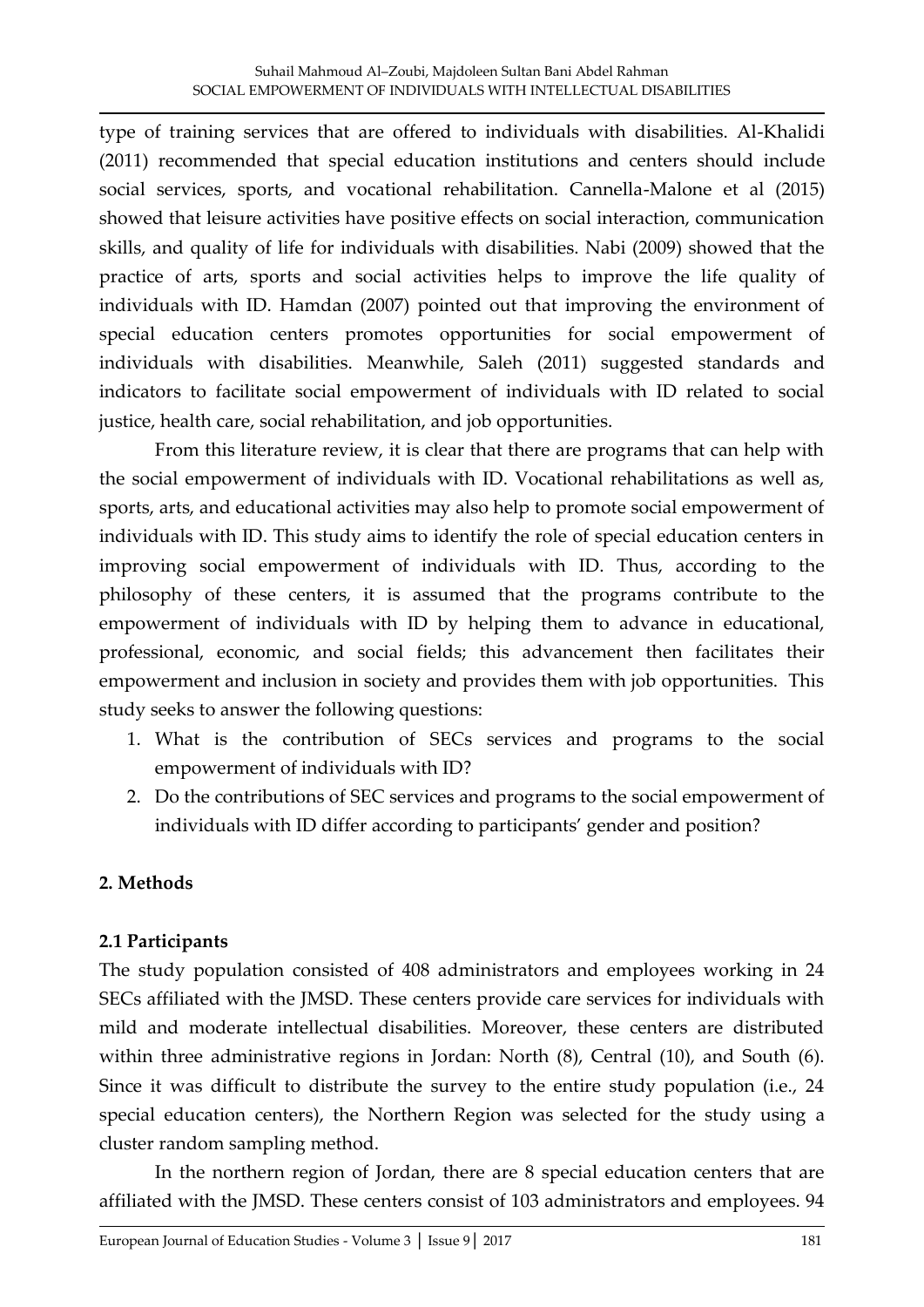out of 103 administrative and employees completed the survey correctly. Thus, the final sample consisted of 94 respondents (31= employees and 63= administrators), (38= Male and 56= Female), and their ages range from 27-54 years. In addition, the respondents held bachelor's degrees in special education, sociology, social service, physical and occupational therapy, nutrition, psychology or vocational education. Table 1 shows the demographics of the study sample.

|                | <b>Table1:</b> Demographics of the Study Sample |    |  |
|----------------|-------------------------------------------------|----|--|
| Demographics   | N                                               | %  |  |
| Gender         |                                                 |    |  |
| Male           | 38                                              | 40 |  |
| Female         | 56                                              | 60 |  |
| Position       |                                                 |    |  |
| Administrative | 31                                              | 33 |  |
| Employee       | 63                                              | 67 |  |

### **2.2 Instrument**

In order to achieve the objectives of the study, a survey was developed after performing a literature review (Al-Otaibi et al., 2015; Sultani 2014; Saleh 2011; Baranauskieno et al*.*, 2011). The first draft of the survey was composed of 16 items related to the social empowerment of individuals with ID in Jordanian SECs. The survey items focus on vocational rehabilitation, community-based rehabilitation, educational programs, sports and artistic activities, and the relationship of the SECs with the community and the families of individuals with ID.

The survey was revised by five experts in the field of special education at Najran University, Saudi Arabia. Based on their suggestions, the final draft of the survey was composed of 10 items. In addition, a five-point Likert scale was used, which ranged from  $1 =$  strongly disagree to  $5 =$  strongly agree. In order to analyze the results, the means for the survey items were classified into three levels: low  $(M = 1-2.33)$ , moderate  $(M = 2.34-3.67)$ , and high  $(M = 3.68-5)$ . The Cronbach's Alpha formula was used to test the reliability; the survey was applied on a pilot sample composed of 15 administrators and employees at a special education center in the central region of Jordan. Thus, the reliability of the survey was (r=0.81).

#### **2.3 Procedures**

The researchers used the following procedures:

1. An official letterfrom the Ministry of Social Development was obtained in order to implement this study on the administrators and employees at SECs in the northern region of Jordan.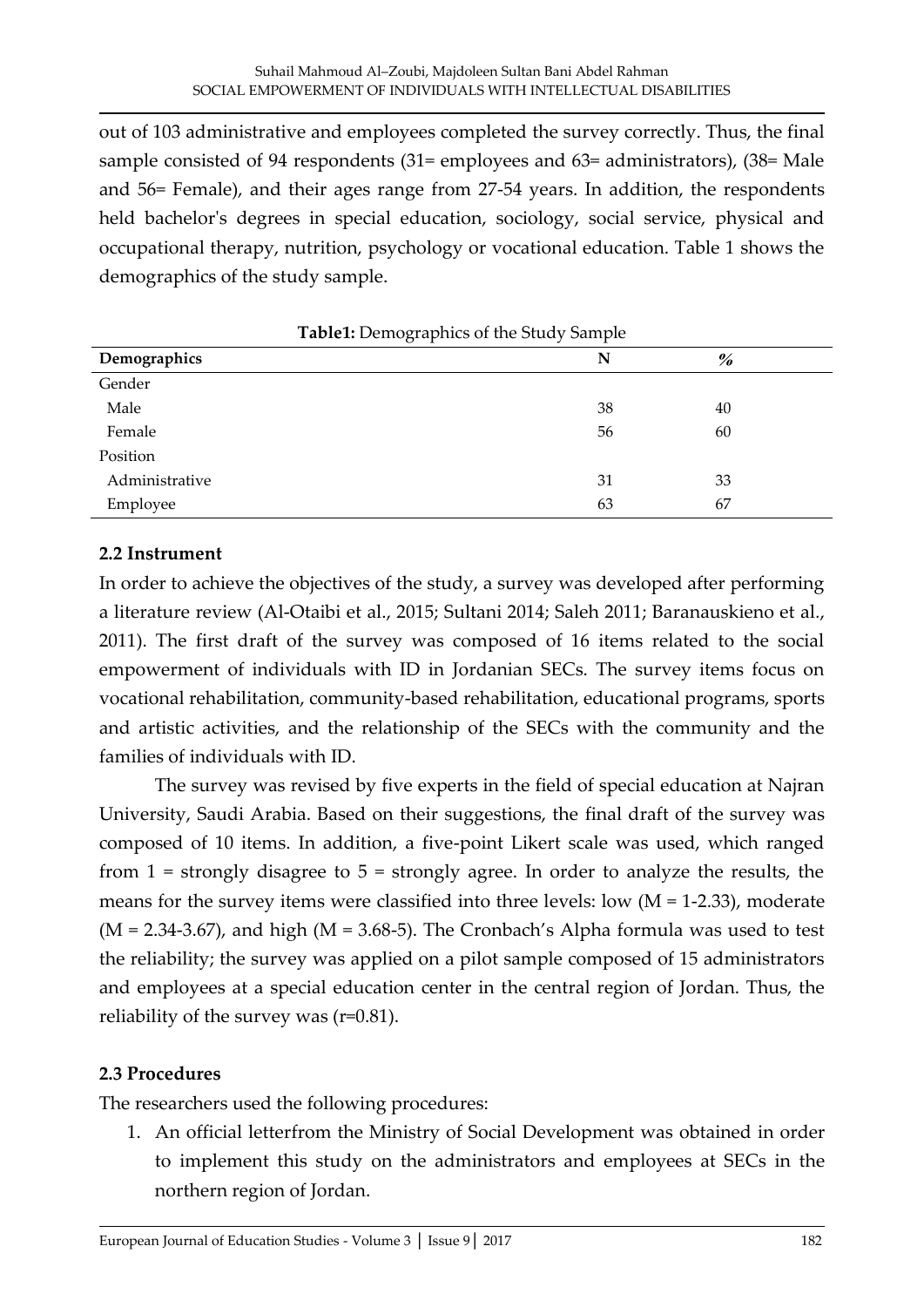- 2. The researchers met with the administrators and employees in all SECs in the northern region of Jordan in order to present the objectives and significance of the study.
- 3. The survey was distributed to all administrators and employees at each of the special education centers (N=103), and the participants were asked to answer the items of survey by using a pencil.
- 4. After one week, the survey was collected from all respondents. After checking the surveys, we found that 94 out of 103 administrators and employees completed the survey correctly.

#### **3. Results**

## **A. Research Question 1: Social Empowerment of individuals with ID**

Table 2 shows the means, standard deviations and the social empowerment level of individuals with ID. The mean of survey items ranged from 1.55-4.36. The items 1-7 received a high score, and the items 8-10 received a low score.

|    | <b>Tuble = Descriptive and regarding the social empowerment or individuals while h</b> |      |           |       |  |  |
|----|----------------------------------------------------------------------------------------|------|-----------|-------|--|--|
| N  | <b>Items</b>                                                                           | M    | <b>SD</b> | Level |  |  |
| 1  | SECs contributes to removal of social barriers                                         | 4.36 | .801      | High  |  |  |
| 2  | SECs uses media to emphasize art and sports activities                                 | 4.19 | .871      | High  |  |  |
| 3  | SECs developed a positive relationship with families                                   | 4.17 | 1.04      | High  |  |  |
| 4  | SECs organizes lectures and seminars for the community                                 | 4.15 | .627      | High  |  |  |
| 5  | SECs celebrations enhance social empowerment                                           | 3.94 | .872      | High  |  |  |
| 6  | SECs offers educational programs and support services                                  | 3.89 | .860      | High  |  |  |
| 7  | SECs encourages individuals with ID to participate in organizations                    | 3.88 | .914      | High  |  |  |
| 8  | SECs adheres to national and international legislations                                | 1.86 | .811      | Low   |  |  |
| 9  | SECs participates in community-based rehabilitation programs                           | 1.68 | .721      | Low   |  |  |
| 10 | SECs provides vocational rehabilitation programs                                       | 1.55 | .560      | Low   |  |  |
|    | <b>Total Survey</b><br>.296<br>Moderate<br>3.37                                        |      |           |       |  |  |

**Table 2:** Descriptive data regarding the social empowerment of individuals with ID

## **B. Research Question 2: Gender and Position**

Table 3 shows the results of the t-test according to gender and type of position (*i.e.*, employee or administrator). The table reveals that there is no significant difference in the social empowerment of individuals with ID due to gender or position (p>.05).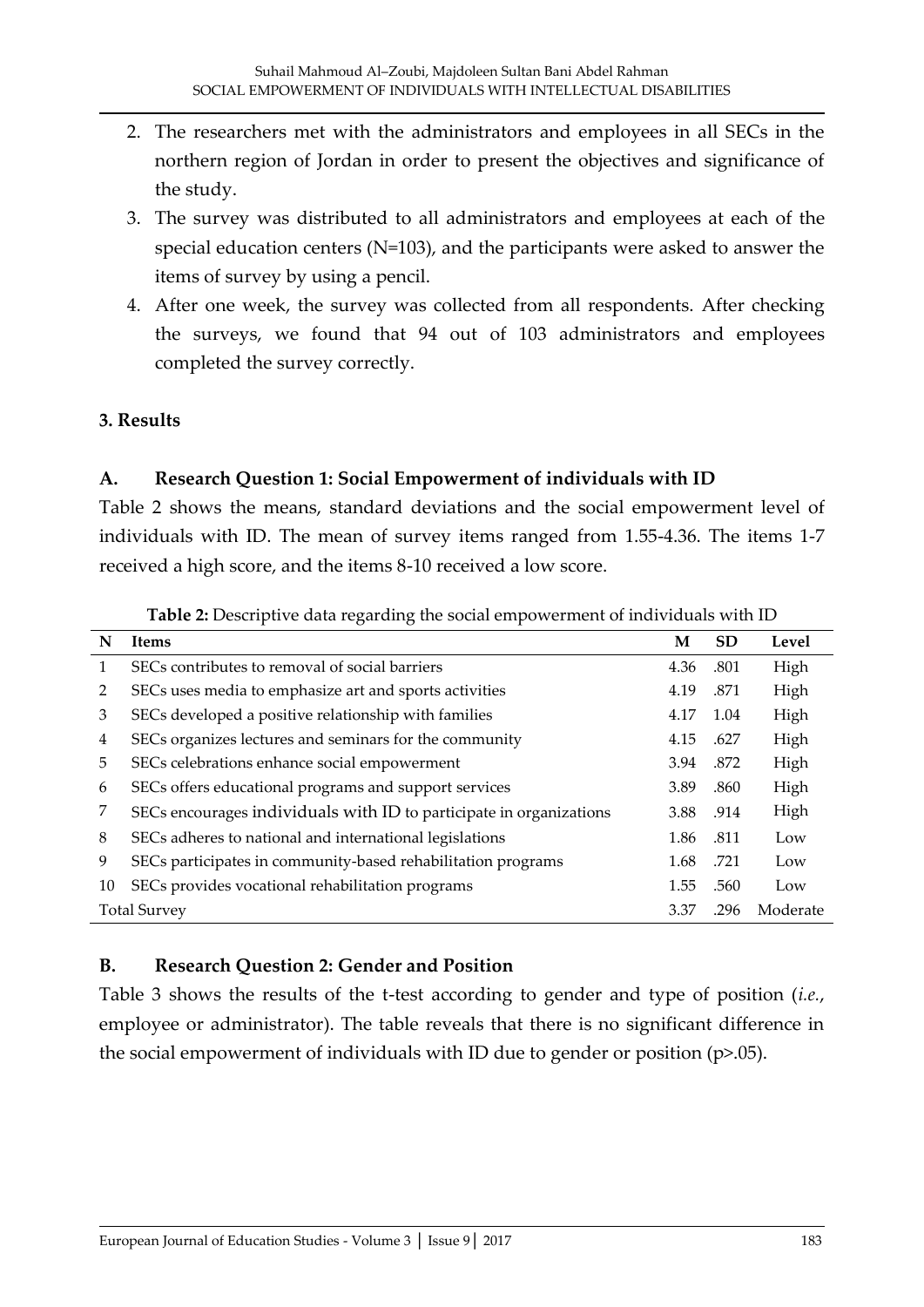| <b>Table 3:</b> Results of the t-test according to gender and type of position |    |      |           |          |    |      |  |  |  |
|--------------------------------------------------------------------------------|----|------|-----------|----------|----|------|--|--|--|
| Demographic                                                                    | N  | M    | <b>SD</b> |          | df | P    |  |  |  |
| Gender                                                                         |    |      |           |          |    |      |  |  |  |
| Male                                                                           | 38 | 3.33 | .233      | $-.828$  | 92 | .410 |  |  |  |
| Female                                                                         | 56 | 3.39 | .332      |          |    |      |  |  |  |
| Position                                                                       |    |      |           |          |    |      |  |  |  |
| Administrative                                                                 | 31 | 3.36 | .218      |          | 92 | .955 |  |  |  |
| Employee                                                                       | 63 | 3.37 | .329      | $-.056-$ |    |      |  |  |  |

Suhail Mahmoud Al–Zoubi, Majdoleen Sultan Bani Abdel Rahman SOCIAL EMPOWERMENT OF INDIVIDUALS WITH INTELLECTUAL DISABILITIES

#### **4. Discussion**

According to the means of all of the items of the survey, the results the role of SECs in promoting the social empowerment of individuals with ID was moderate according to the perspectives of administrators and employees in the northern region of Jordan. Improving the quality of life of individuals with ID helps them to overcome social problems, gain satisfaction, and self-acceptance, and adapt well achieves their empowerment into society. Therefore, special education centers should try to match their environment to that found in normal social life. In this regard, Devi*,* Goyal and Ravindra (2013) stressed that a negative environment can reduce the empowerment of individuals with disabilities, and the removal of these barriers may contribute to empower them with respect to social, educational, and vocational aspects. The improvement of the social quality of life of individuals with ID is associated with humanitarian, educational and health dimensions and it depends on the efforts of institutions and civil society organizations.

The improvement of the quality of life of individuals with ID is associated with the attitudes of the community. Fitch (2002) indicated that community attitudes play an important role in the social empowerment of individuals with ID. Thus, staff in institutions and special education centers is responsible for modifying community attitudes towards individuals with ID. Tawfiq (2008) confirmed the contribution of governmental and non-governmental organizations as well as, family and media in empowering individuals with ID. Moreover, the activation of laws and legislations in special education centers will improve the quality of the social lives of individuals with ID, and also will help provide a social environment that is based on the foundations of empowerment, normalization and social inclusion. Omari (2007) highlighted the influential role of laws and legislation in improving the quality of the social lives of individuals with ID.

The philosophy of social empowerment seeks to achieve social justice and equal life opportunities for individuals with ID that was demanded by the Universal Declaration of Human Rights (Al-Khateeb & Hadidi, 2014). Moreover, the annual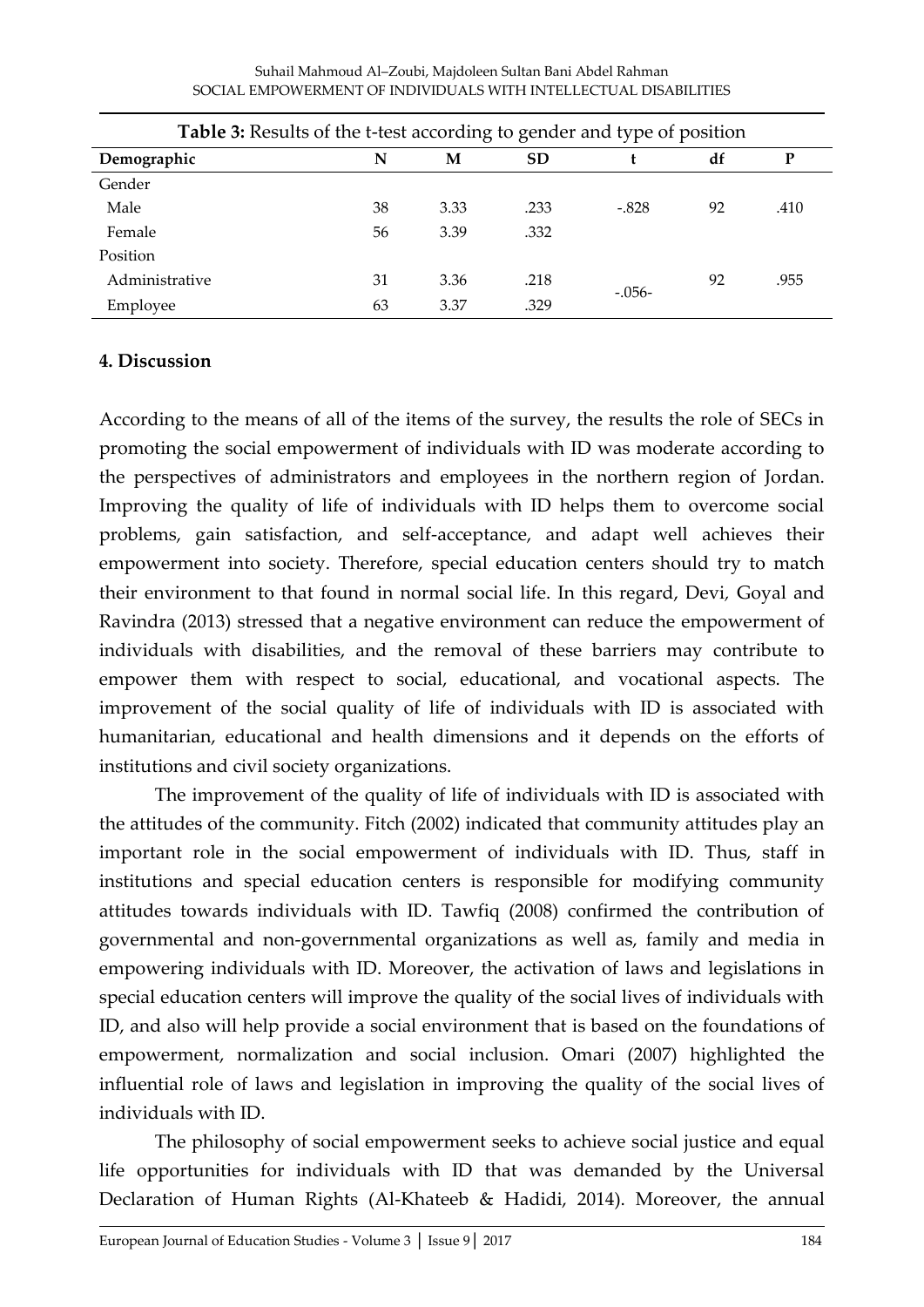initiatives of the International Day of Persons with Disabilities advocate social empowerment and non-discrimination of individuals with disabilities. In addition, the No Child Left Behind Act (NCLB) emphasized to remove all social barriers by including individuals with disabilities in various educational settings (Clarke, Haydon, Bauer & Epperly, 2016), and the Individuals with Disabilities Education Act (IDEA) seeks to achieve the social inclusion through educating individuals with disabilities in the least restrictive environments (Bouck, 2009). The Disabled Care Act and the Rights of Persons with Disabilities Act in Jordan emphasized the rights of individuals with disabilities in education, training, rehabilitation and employment.

Jordanian SECs should offer educational and vocational training programs. These programs can contribute to self-concept, social competence, and personal skills among individuals with ID, consequently, these programs will facilitate the social empowerment programs for individuals with ID. The results of some studies showed the effectiveness of vocational training programs in improving social skills and social empowerment of individuals with ID (Larsson & Gard, 2003). Moreover, the vocational rehabilitation programs require a professional who has an in-depth understanding of social empowerment. Flatt-Fultz and Phillips (2012) stressed the importance of training professionals on the principles of empowerment in special education centers.

Sports clubs and volunteer camps provide sport activities for individuals with ID in national and international forums and also help in the social empowerment programs. Rihani and Imam (2012), and Saleh (2011) emphasized the contribution of civil society institutions to achieve social empowerment of individuals with ID through sport activities. Accordingly, in order to achieve success in this area, there must a moral and humanitarian commitment by the community, support for individuals with ID, as well as rehabilitation and training programs that are compatible with their abilities and their potential. Kaufman and Wandberg (2010) believed that special education services cannot achieve their goals without programs that seek to empower individuals with special needs, and these programs must be compatible with their abilities and potential. Social empowerment programs are the best method for evoking a positive social change toward individuals with ID. Accordingly, human societies should be conscious of their cultural and social responsibility for individuals with ID. Social empowerment is one of the most basic approaches to achieve social justice among individuals with ID. Thus, the civilized societies can contribute to provide services for individuals with ID by establishing special education centers that include health, psychological, educational, social, economic and vocational rehabilitation programs for individuals with ID. Jackson (2015) confirmed that individuals with ID have received few social and community inclusion achievements.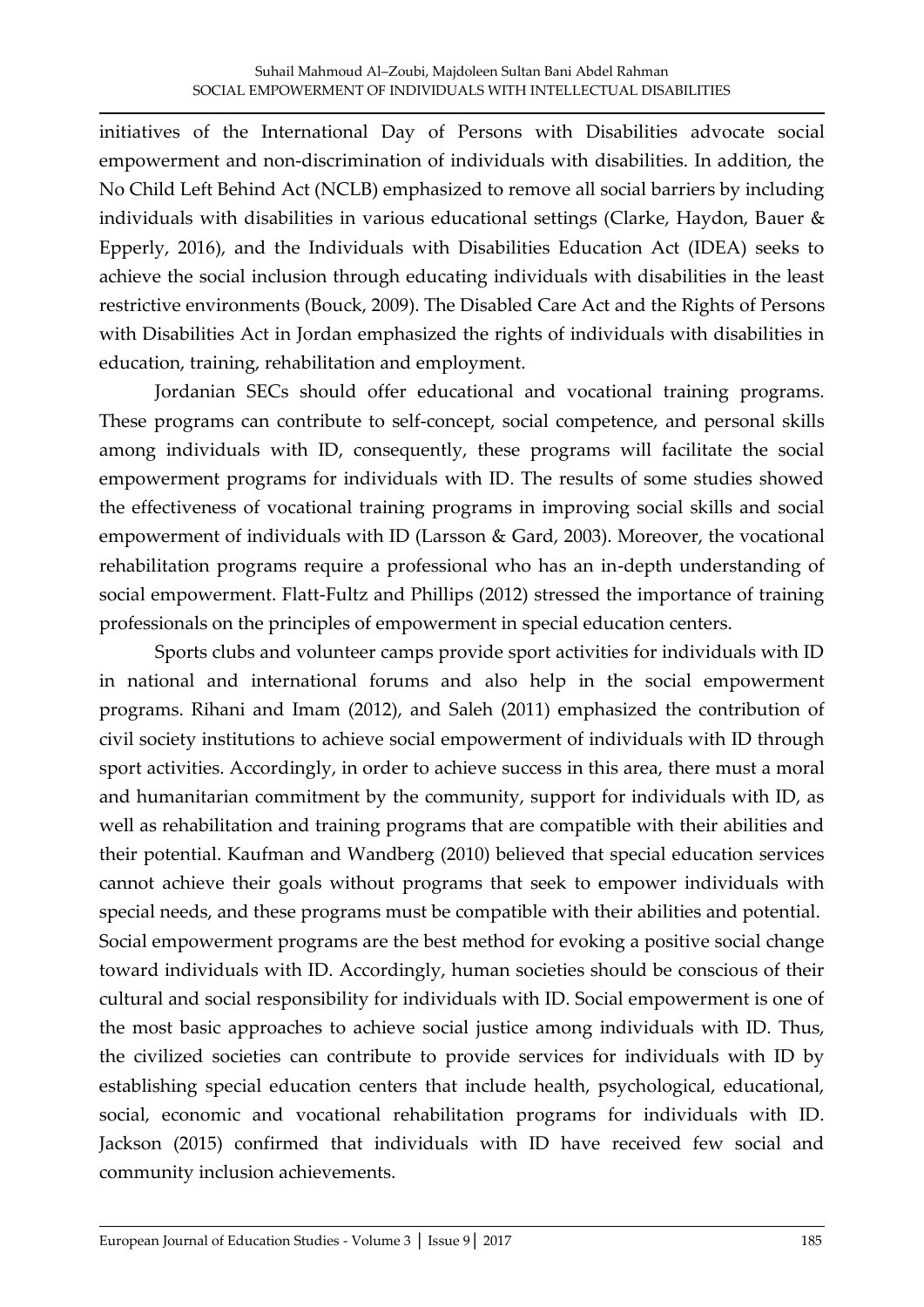Social empowerment needs a real community support by activating developmental activities, providing financial and human resources, and removing social barriers. In this regard, Rule (2013) emphasized that community-based rehabilitation programs changed from an institutional system to programs related to community development, social empowerment, and equal opportunities for individuals with disabilities. Kuipers (2013) indicated that the concept of social empowerment is compatible with the principles of community-based rehabilitation and disabilityinclusive development. Also, Jackson (2017) stressed the importance of discussions between professionals about all of the services provided to individuals with ID.

### **5. Conclusion**

This study aimed to identify the contribution of services and programs at Jordanian SECs in to the social empowerment of individuals with ID. The general results showed that these centers play a moderate role in promoting social empowerment. In light of international trends that seek the inclusion and social empowerment of individuals with ID, the Jordanian Ministry of Social Development is reconsidering the philosophy and goals of special education centers through the development of a national strategy plan for the advancement of these centers in order to keep up with international trends related to the social empowerment. Therefore, the improvement of the quality of life of individuals with ID contributes to the achievement of social empowerment and inclusion of individuals with ID. This requires that governmental and nongovernmental institutions and civil society organizations highlight the social rights of individuals with ID. Jordanian SECs demonstrate success stories in professional, sports and social aspects for individuals with ID. Social empowerment requires providing access to individuals with ID to participate in national and international associations and organizations. We recommend that Jordanian SECs should include vocational rehabilitation and, community-based rehabilitation; also national and international legislation should be enacted related to social empowerment. Future research should address the vocational and economic empowerment of individuals with ID.

#### **Biographical notes**

Suhail M. Al–Zoubi is an associate professor of special education in the Department of Special Education, Najran University, Kingdom of Saudi Arabia. He holds a PhD in learning disabilities from the University of Science Malaysia. His research focuses on learning disabilities, ADHD, giftedness, intellectual disabilities, and the quality in special education programs.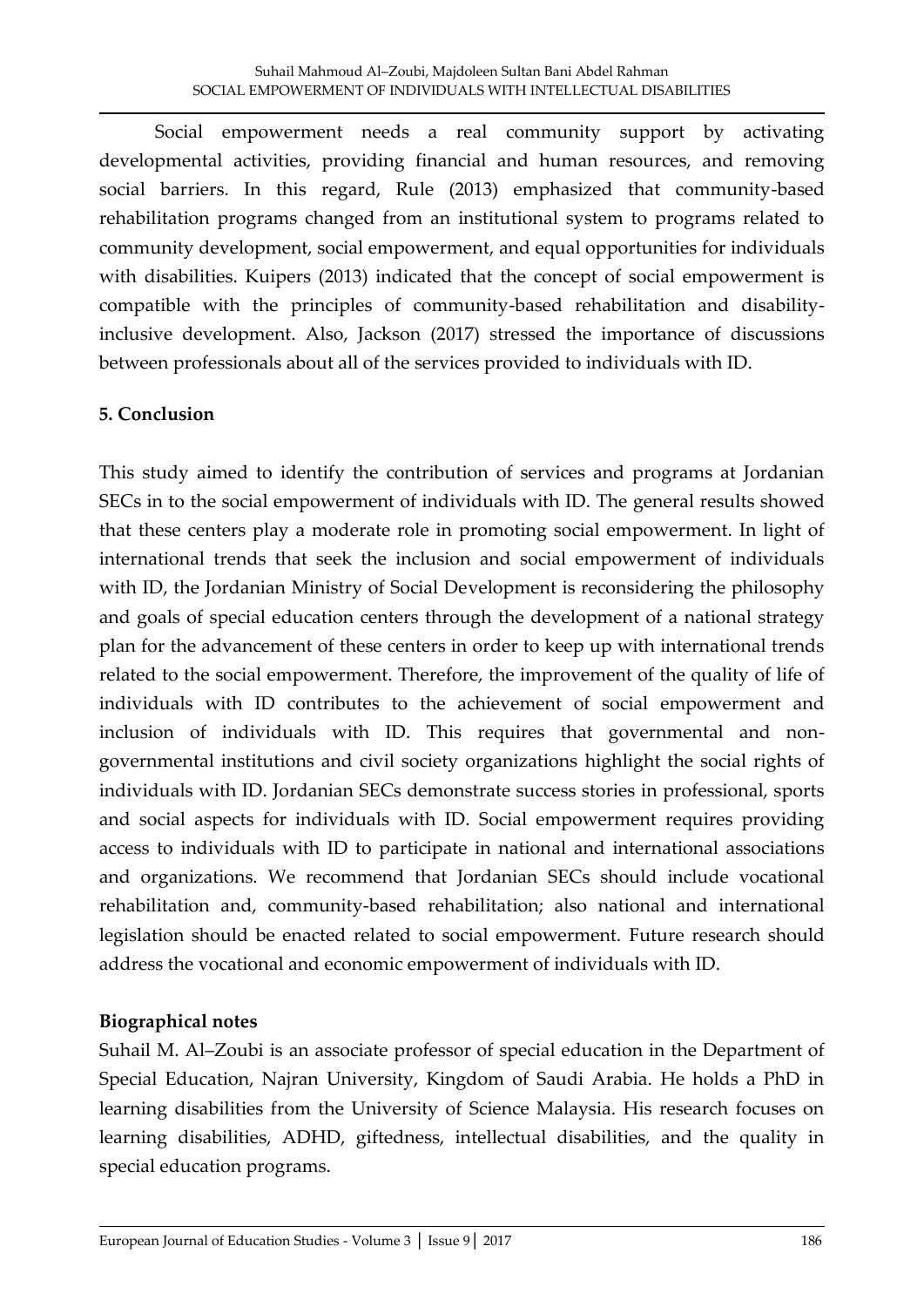Majdoleen S. Bani Abdel Rahman is an assistant professor of special education in the Department of Special Education, Najran University, Kingdom of Saudi Arabia. She holds a PhD in learning disabilities from the Red Sea University. Her research focuses on giftedness, learning disabilities, ADHD, and intellectual disabilities.

## **Funding**

This research project was funded by the Deanship of Scientific Research in Najran University, Kingdom of Saudi Arabia, under the grant number (NU/SHED15/087).

## **References**

- 1. Abu-Nasr, M. (2004). *Rehabilitation and care challenger of disability*. Cairo: Etrac Publishing.
- 2. Adams, R. (2008). *Empowerment, participation and social work*. Basingstoke: Palgrave Macmillan.
- 3. Ahmed, A., & Khalid, M. (2012). Construction of contemporary women in soap operas*. Global Media Journal*, *3*(1),1-9.
- 4. Alghrair, A. (2010). *Special education in Jordan*. Amman, Jordan: AlShorok Publishing.
- 5. Al-Hattab, L. (2015). Psychological adaptation of students with visual impairment in mainstreaming and general education schools. *Jordan Journal of Educational Sciences, 11*(3), 303-317.
- 6. Al-Kharouf, A., & Al-Hadidi, S. (2011). Izdihar women development project and its role in the empowerment. *Human and Social Sciences*, *38*(1), 240-267.
- 7. Al-Khateeb, A., Al-Zoubi, S., & Bani Abdel Rahman, M. (2012). Assessment of educational programs and services in centers and institutions of intellectual disabilities according to international standards. *The International Interdisciplinary Journal of Education, 1*(3),51-70.
- 8. Al-Khateeb, A., Al-Zoubi, S., & Bani Abdel Rahman, M. (2013). Effectiveness of institutions and centers of special education according to international standards. *Journal of Al-Quds Open University*, *1*,(4), 393-425.
- 9. Al-Khateeb, J., & Hadidi, M. (2014). *Introduction to special education.* Amman: Daralfiker.
- 10. Al-Otaibi, M., Al-Zoubi, S., & Bani Abdel Rahman, M. (2015). The role of comprehensive rehabilitation center in empowering individuals with disabilities at Najran, KSA. *The International Interdisciplinary Journal of Education, 4*(10), 119- 148.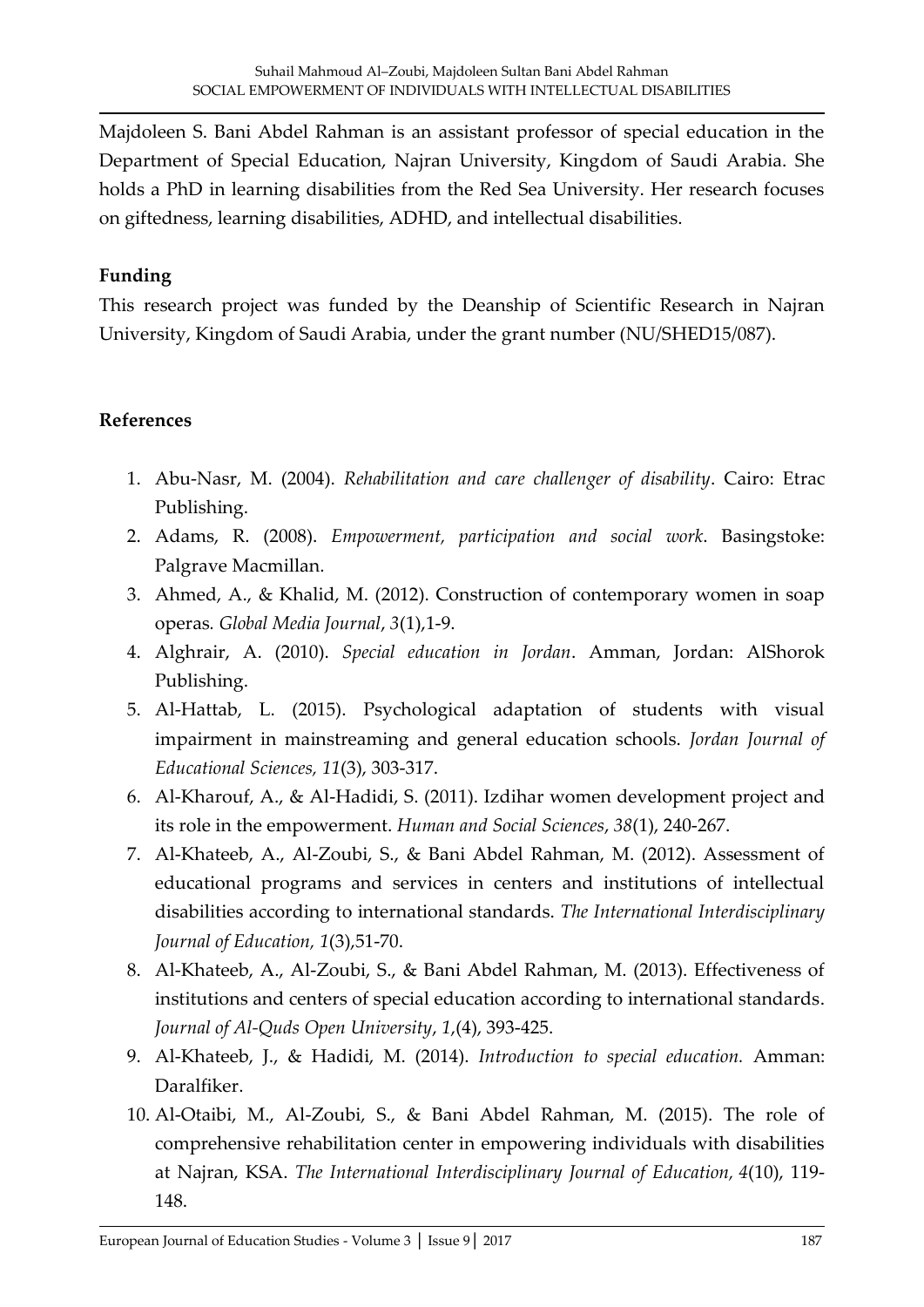- 11. Al-Zoubi, A. (2008). *Participation and social integration*. Paper presented at the symposium of social integration of people with disabilities. Muscat, Sultanate of Oman, 27-29 October 2008.
- 12. Al-Zoubi, S., & Bani Abdel Rahman, M. (2014). The role of governmental and non-governmental institutions and associations on women's empowerment in Najran, KSA. *IOSR Journal of Humanities and Social Science, 19*, 93-100.doi: 10.9790/0837-193193100
- 13. Anastasiou, D., & Kauffman, J. (2011). A social constructionist approach to disability: Implications for special education. *Exceptional Children*, 77, 367-384. doi: 10.1177/001440291107700307
- 14. BaOmer, M. (2011). *The level of quality of life of the families of disabled individuals in Saudi Arabia* (Unpublished doctoral dissertation), University of Jordan, Amman, Jordan.
- 15. Baranauskieno, I., Gerulaitis, D., & Radzeviþieno, L. (2011). Social empowerment and participation of people with disabilities through NGO activities. *Social Welfare Interdisciplinary Approach,1*(1),16-26.
- 16. Bouck, E. (2009). No Child Left Behind, the Individuals with Disabilities Education Act and functional curricula: A conflict of interest?. *Education and Training in Developmental Disabilitie*s, *44*, 3-13.
- 17. Boutin, D. (2006). *Effectiveness of the state vocational rehabilitation program for consumers with hearing impairments* (Unpublished doctoral dissertation), Pennsylvania State University, Pennsylvania, USA.
- 18. Brown, R., Cobigo, V., & Taylor, E. (2015). Quality of life and social inclusion across the lifespan: challenges and recommendations. *International Journal of Developmental Disabilities*, *61*, 93-100.
- 19. Cannella-Malone, H., Miller, O., Schaefer, J., Jimenez, E., Page, E., & Sabielny, L. (2016). Using video prompting to teach leisure skills to students with significant disabilities. *Exceptional Children*, *82*, 463-478. doi: 10.1177/0014402915598778
- 20. Clarke, L., Haydon, T., Bauer, A., & Epperly, A. (2016). Inclusion of students with an intellectual disability in the general education classroom with the use of response cards. *Preventing School Failure: Alternative Education for Children and Youth*, 60, 35-42.
- 21. Clarke, R., Camilleri, K., & Goding, L. (2015). What's in it for me? The meaning of involvement in a self-advocacy group for six people with intellectual disabilities. *Journal of Intellectual Disabilities,* 19*,*230-250. doi:10.1177/1744629515571646
- 22. Damrah, L. (2011).*The level of empowerment of disabled children and support families in Jordan* (Unpublished doctoral dissertation), University of Jordan, Amman, Jordan.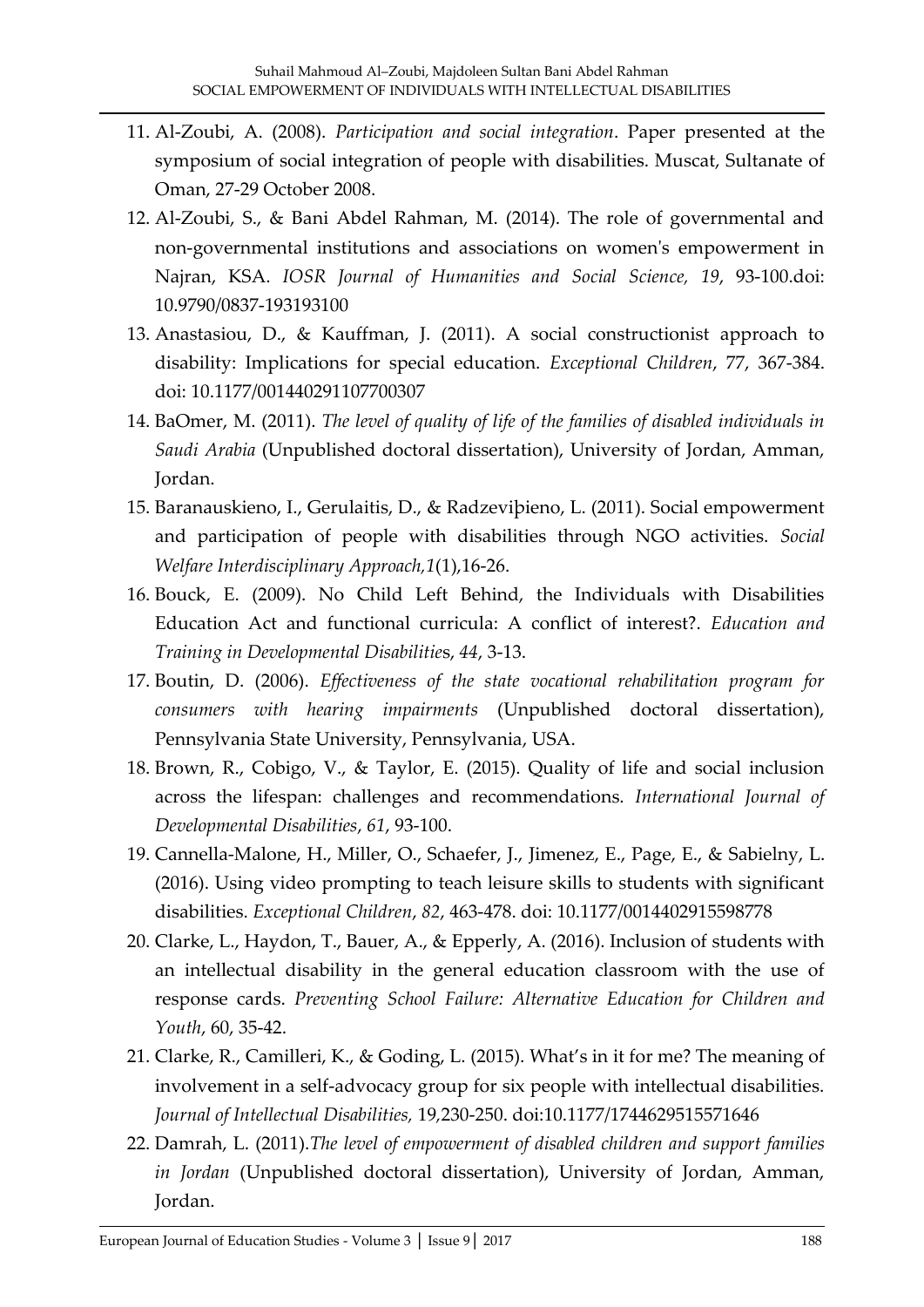- 23. Davis, F. (2010). Can we sustain the magic? *The Psychologist, 23*(1), 32–33.
- 24. Devi, S., Goyal, S., &Ravindra, S. (2013). Evaluation of environmental barriers faced by wheelchair users in India. *Disability, CBR and Inclusive Development, 24*,61-74. doi 10.5463/DCID.v24i3.209
- 25. Dito, M. (2013). Challenges facing women's empowerment in the Arab world*. Paper presented at the Conference of women: issues and challenges*. Manama, Kingdom of Bahrain, 20-21 November 2013.
- 26. Drower, S. (2005). *Group work to facilitate empowerment in the context of HIV/AIDS*. Cape Town: Oxford University press.
- 27. Ebersold, S. (2007). Affiliating participation for activity citizenship. *Scandinavian Journal of Disability Research*, 9, 237-253. doi: 10.1080/15017410701685893
- 28. Fitch, E. (2002). Disability and inclusion: From labeling deviance to social valuing. *Educational Theory*, *5*, 463-477. https://doi.org/10.1111/j.1741- 5446.2002.00463.x
- 29. Flatt-Fultz, E., & Phillips, L. (2012). Empowerment training and direct support professionals' attitudes about individuals with intellectual disabilities. *Journal of Intellectual Disabilities,16*, 119-125. doi: 10.1177/1744629512443652
- 30. Ford, M., Acosta, A., & Sutcliffe, T. (2013). Beyond terminology: The policy impact of a grassroots movement. *Intellectual and Developmental Disabilities,* 51,108-112. doi: 10.1352/1934-9556-51.2.108
- 31. Halawah, M. (2012). Empowerment indicators for families of children with disabilities. *Journal of Childhood and Education, 4*,17-31.
- 32. Hamdan, K. (2007). *Effectiveness of special education centers in Damascus* (Unpublished master's thesis), University of Damascus, Syria.
- 33. Higher Council for Affairs of Persons with Disabilities. (2017). *National Strategy for the Care of Persons with Disabilities in Jordan*. Retrieved from: [http://hcd.gov.jo](http://hcd.gov.jo/)
- 34. Hills, J., Le Grand, J., & Piachaud, D. (2002). *[Understanding social](http://eprints.lse.ac.uk/51311/)  [exclusion.](http://eprints.lse.ac.uk/51311/)* Oxford: Oxford University Press.
- 35. Jackson, R. (2015). Community inclusion: Ideology, market forces and technology. *International Journal of Developmental Disabilities,* 61, 11-124.
- 36. Jackson, R. (2017). Politics and intellectual disability in England: An historical perspective, *International Journal of Developmental Disabilities*, 63, 52-58
- 37. Jenkins, R., & Davies, R. (2006). Neglect of people with intellectual disabilities. *Journal of Intellectual Disabilities*, *10*, 35‒45. doi: 10.1177⁄1744629506062273
- 38. Jordanian Ministry of Social Development. (2017). *Special education in Jordan*. Retrieved from: [http://www.mosd.gov.jo](http://www.mosd.gov.jo/)
- 39. Kaufman, R., & Wandberg, R. (2010). *Powerful practices for high-performing special educators.* Thousand Oaks: Corwin.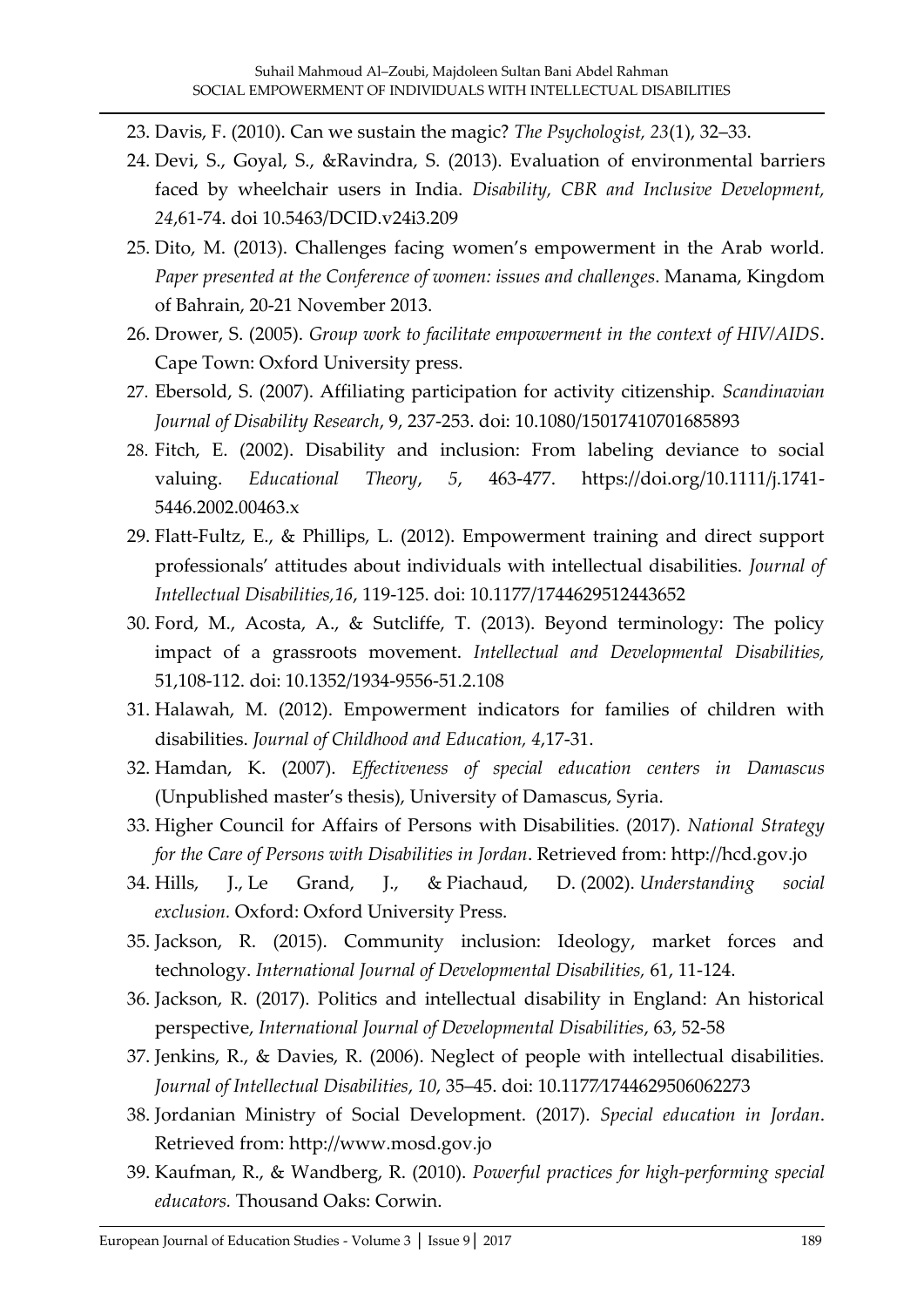- 40. Khalidi, E. (2011). *Effectiveness of services at special education institutions in Jordan* (Unpublished doctoral dissertation), Amman Arab University, Jordan.
- 41. Kirakosyan, L. (2016). Promoting disability rights for a stronger democracy in Brazil: the role of NGOs. *Nonprofit and Voluntary Sector Quarterly, 45,* 1-17. doi:10.1177/0899764015602129
- 42. Koegel, R., Brookman, L., & Koegel, L. (2003). Autism: Pivotal response intervention and parental empowerment. *Trends in Evidence-Based Neuropsychiatry*, *5*, 61-69.
- 43. Koller, V. (2008). Social exclusion as conceptual and grammatical metaphor: A cross-genre study of British policymaking. *Discourse & Society, 19*, 307-31. https://doi.org/10.1177/0957926508088963
- 44. Kuipers, P. (2013). Empowerment in community-based rehabilitation and disability-inclusive development. *Disability, CBR and Inclusive Development*, 24, 24-42. doi 10.5463/DCID.v24i4.274
- 45. Larsson, A., & Gard, G. (2003). How can the rehabilitation planning process at the workplace be improved? A qualitative study from employers' perspective. *Journal of Occupational Rehabilitation*, *3*, 169-181. <https://doi.org/10.1023/A:1024953218252>
- 46. Lerner, J., & Johns, B. (2012). *Learning disabilities and related mild disabilities*. Belmont: Wadsworth.
- 47. Liasidou, A. (2014). Critical disability studies and socially just change in higher education. *British Journal of Special Education,* 41,120-135. doi: 10.1111/1467- 8578.12063
- 48. Mahmoud, M. (2008). Empowering individuals with disabilities. *Paper presented at the 21th Conference of Social Work*. Egypt, Helwan University**.**
- 49. Malin, N., & Race, D. (2010). The impact of social policy on changes in professional practice within learning disability services: different standards for children and adults? A two-part examination. *Journal of Intellectual Disabilities*, *14*,315‒328. doi: 10.1177⁄1744629510395072
- 50. Mitchell, L., & Philibert, D. (2002). Family, professional, and political advocacy: Rights and responsibilities. *Young Exceptional Children*, 5,11-18. doi:10.1177/109625060200500402
- 51. Nabi, M. (2009). *Differences in practice of community activities and its relation to quality of life of female students with disabilities in Saudi Arabia* (Unpublished Master's Thesis), Arabian Gulf University, Bahrain.
- 52. Nanny, A. (2011). The contributions of private associations to achieve sustainable empowerment of poor households. *Dirasat: Human and Social Sciences, 30*(1), 213- 276*.*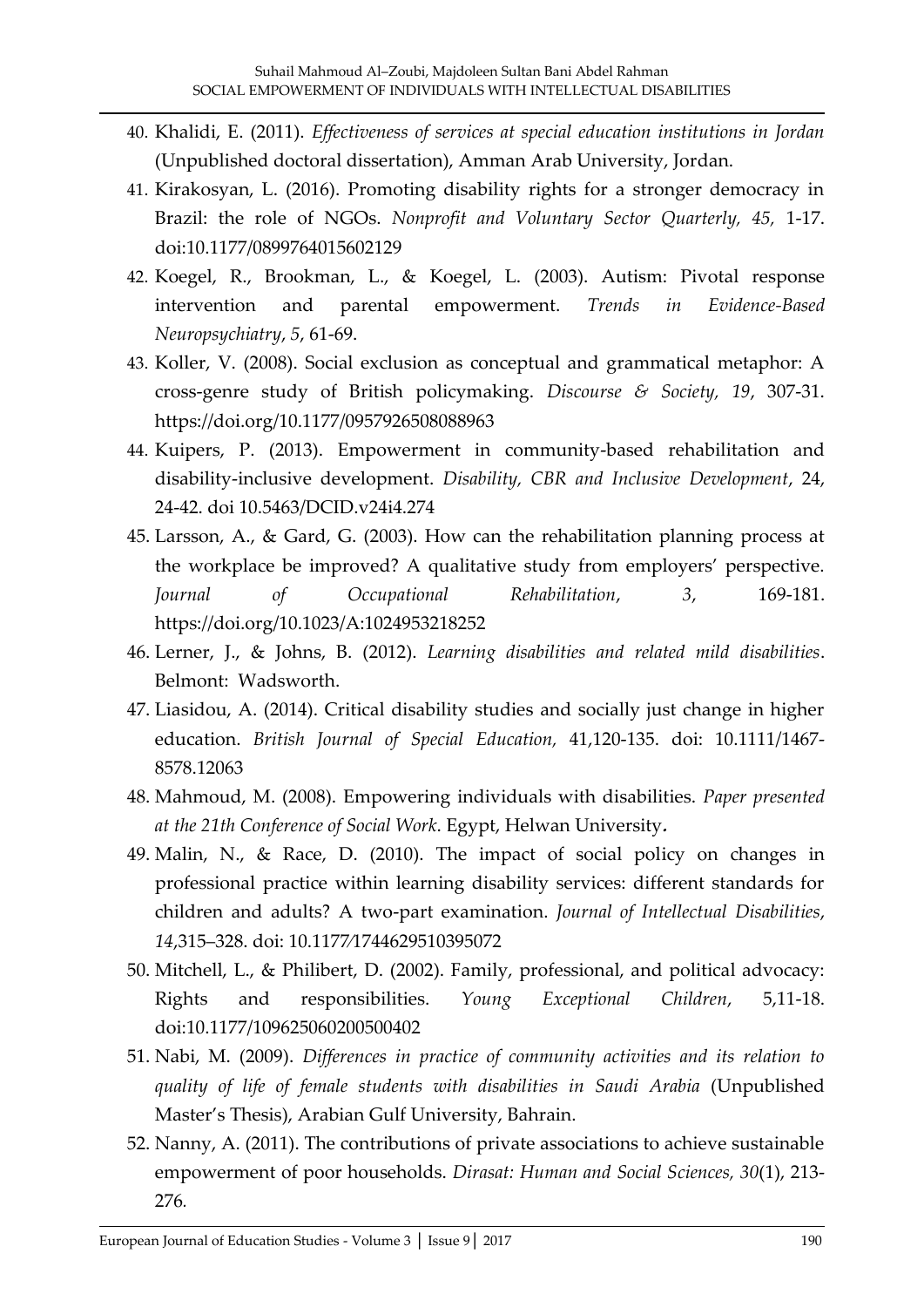- 53. Narayan, D. (2002). *Empowerment and poverty reduction*. Washington: The World Bank.
- 54. Nijnatten, C., & Heestermans, M. (2012).Communicative empowerment of people with intellectual disability. *Journal of Intellectual & Developmental Disability*, *37*, 100–111. doi:10.3109/13668250.2012.678308
- 55. Ofuani, A. (2011). The right to economic empowerment of persons with disabilities in Nigeria: How enabled. *African Human rights Law Journal, 11*(2),639- 658.
- 56. Omari, A. (2007). Improve the quality of life for children with motor disabilities. *Journal of Social Work Studies*, 22, 1227-1300.
- 57. Pham, Y., & Murray, C. (2016). Social relationships among adolescents with disabilities: Unique and cumulative associations with adjustment. *Exceptional Children*, *82*, 234-250. doi: 10.1177/0014402915585491
- 58. Powell, B., Mercer S., & Harte, C. (2002). Measuring the impact of rehabilitation services on the quality of life of disabled people in Cambodia. *Disasters*, 26, 175- 191. doi: 10.1111/1467-7717.00199
- 59. Qasas, M. (2004). Social empowerment for people with special needs. *Paper presented at the Second Conference of Intellectual Disability*. Egypt, Assiut University, 14-15 December 2004.
- 60. Rihani, A., & Imam, M. (2012). Role of community institutions in achieving the practice of physical activity for children with disabilities. *Paper presented at the 8th conference of education children with disabilities in the Arab world*. Egypt, Cairo, 5-6 June 2012.
- 61. Rule, S. (2013). Training cbr personnel in South Africa to contribute to the empowerment of persons with disabilities. *Disability, CBR and Inclusive Development,* 24,6-21. doi: 10.5463/DCID.v24i2.180
- 62. Saleh, E. (2011). Social empowerment indicators of individuals with disabilities. Available at: http://www.atsdh.net/Spring2011/PDF/\_Emad\_saleh.pdf
- 63. [Siperstein,](http://www.tandfonline.com/author/Siperstein%2C+Gary+N) G., [&Parker,](http://www.tandfonline.com/author/Parker%2C+Robin+C) R. (2008). Toward an understanding of social integration: A special issue. *Exceptionality, 16*, doi:119-124. 10.1080/09362830802194921
- 64. Sultani, E. (2014). *Social empowerment of individuals with disabilities*. Paper presented at the forum of Gulf Disability Society, Dubai, United Arab Emirates.
- 65. Tawfiq, S. (2008). Improve the quality of life for children with special needs. *Journal of world of education,27,*132-282.
- 66. Van Houten, D., & Jacobs, G. (2005). The empowerment of marginals: strategic paradoxes. *Disability & Society*, *20*, 641-654. http://dx.doi.org/10.1080/09687590500249066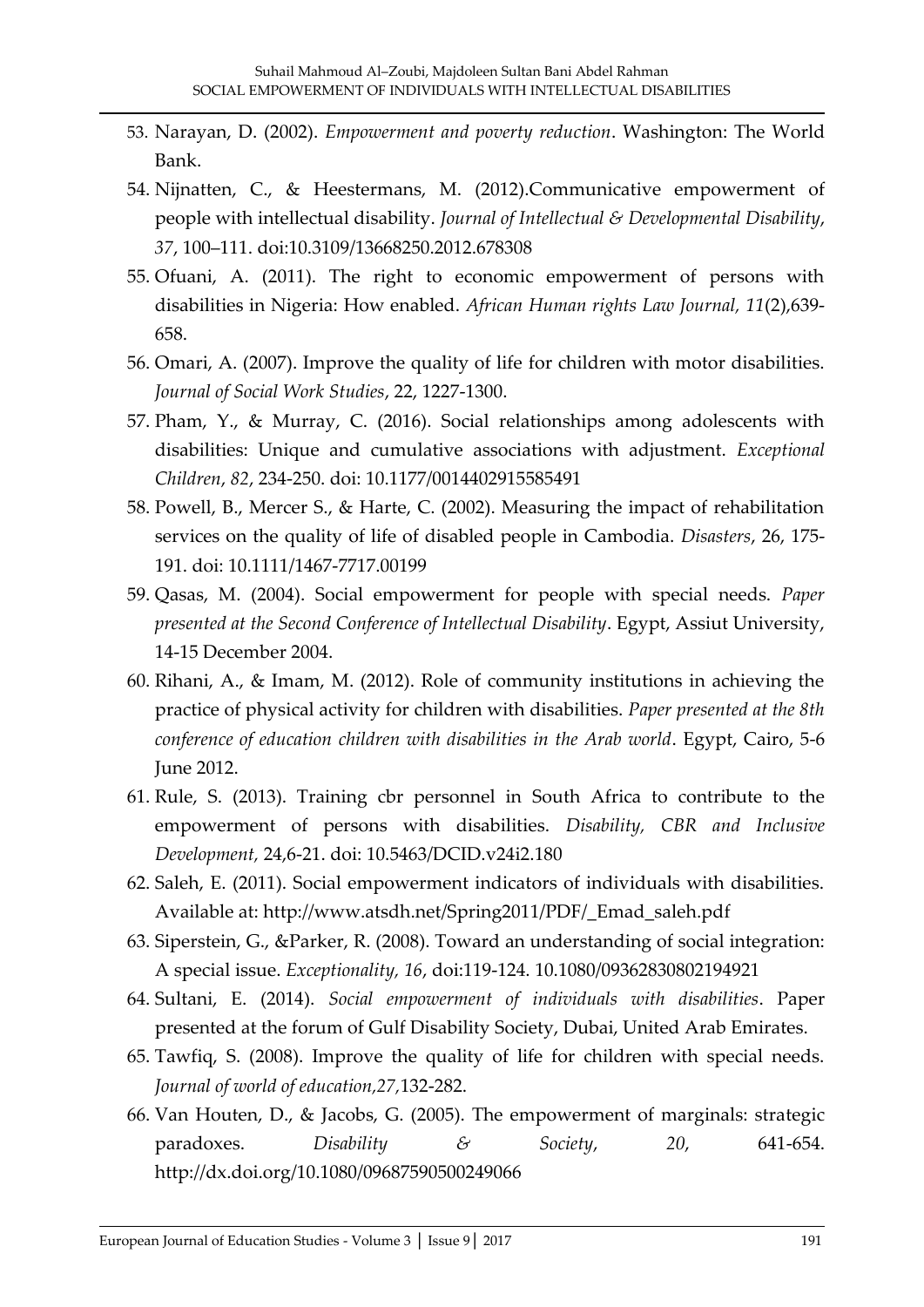- 67. Winter, J. (2003). The development of the disability rights movement as a social problem solver. *Disability Studies Quarterly*, *23*(1), 33-61.
- 68. Wood, N. (2000). *Empowerment, quality of life and art with adults with disabilities; a descriptive analysis of an holistic arts approach* (Master's thesis), University of Toronto, Canada. Retrieved from [https://tspace.library.utoronto.ca](https://tspace.library.utoronto.ca/)